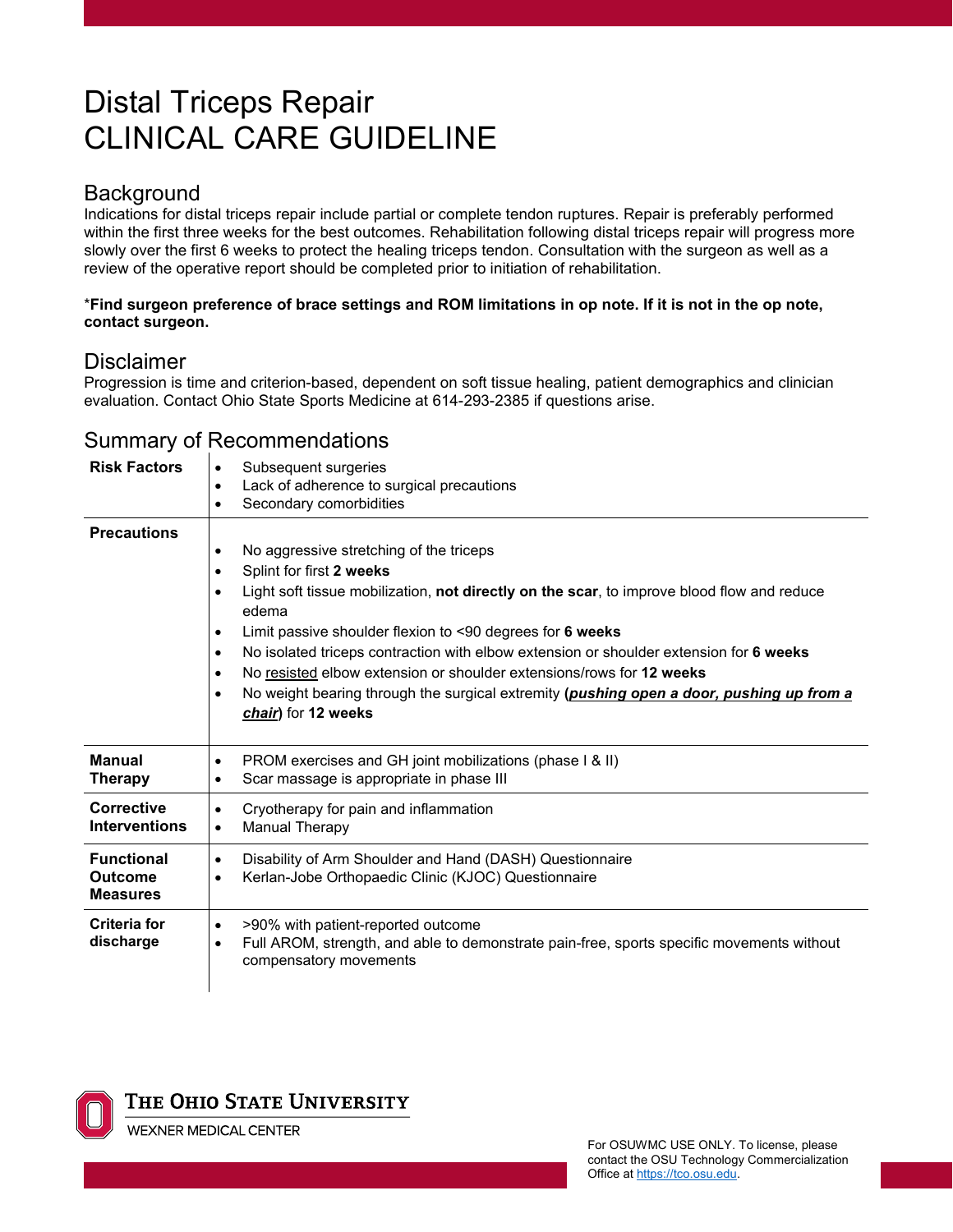## Phase I: Protection to PROM (0-2 weeks)

| Pain and<br>Edema<br><b>Management</b>                               | Education: No elbow AROM, incisions clean and dry, hinged brace per physician instructions<br>$\bullet$<br>Vaso and E-stim for pain and edema control<br>٠<br>No soft tissue mobilization or cross friction massage directly on the scar<br>$\bullet$<br>No weight bearing through surgical extremity for 12 weeks                                                                                                          |
|----------------------------------------------------------------------|-----------------------------------------------------------------------------------------------------------------------------------------------------------------------------------------------------------------------------------------------------------------------------------------------------------------------------------------------------------------------------------------------------------------------------|
| <b>Restore</b><br><b>Passive</b><br>Shoulder and<br><b>Elbow ROM</b> | Limit shoulder flexion to $90^\circ$ for 4 weeks<br>$\bullet$<br>Elbow flexion limited to 20 degrees in brace<br>Gentle shoulder PROM (pulleys, self-passive ranging with uninvolved extremity, table slides)<br>٠<br>Gentle elbow PROM (therapist guided ranging, self-passive ranging with uninvolved extremity)<br>٠                                                                                                     |
| <b>Home Exercise</b><br>Program                                      | Posture education<br>$\bullet$<br>Arm immobilized per physician instructions<br>Scapular control exercises (sidelying clocks, seated retractions, scapular PNF)<br>PROM elbow flexion locked at 20 degrees in hinged brace<br>Able to progress elbow flexion 15 degrees every 5 days (3 sets of 30 minutes per day)<br>٠<br>No active elbow extension<br>٠<br>AROM wrist/ hand (gripping, wrist curl, pronation/supination) |
| <b>Criterion to</b><br><b>Progress to</b><br><b>Phase II</b>         | Protect the repair<br>٠<br>Minimal to no edema<br>$\bullet$                                                                                                                                                                                                                                                                                                                                                                 |

## Phase II: PROM progression to AROM (2-6 weeks)

| Pain and<br>Edema<br><b>Management</b>                        | No soft tissue mobilization or cross friction massage directly on the scar for 6 weeks<br>$\bullet$<br>No active elbow extension for 6 weeks<br>٠<br>Vaso and E-stim for pain and edema control<br>$\bullet$                                                                                                                                                         |
|---------------------------------------------------------------|----------------------------------------------------------------------------------------------------------------------------------------------------------------------------------------------------------------------------------------------------------------------------------------------------------------------------------------------------------------------|
| <b>Post-op Weeks</b><br>$2 - 4$                               | No shoulder flexion >90 degrees for 4 weeks<br>$\bullet$<br>Do not PUSH elbow flexion ROM until 6 weeks<br>٠<br>PROM-AAROM within limits at shoulder and elbow (therapist guided ranging, self-passive<br>ranging with uninvolved extremity)<br>Gentle soft tissue mobilization, not on the surgical scar, for improved blood flow and reduced<br>$\bullet$<br>edema |
| Post-op Weeks<br>$4-6$                                        | Do not PUSH elbow flexion ROM until 6 weeks<br>Initiation of shoulder submaximal-isometrics (initiate at 25%-50% effort, pain-free): except<br>$\bullet$<br>shoulder extension<br>Progress shoulder AAROM-AROM (Pulleys, wand, self-passive ranging with uninvolved<br>٠<br>extremity)                                                                               |
| <b>Criterion to</b><br><b>Progress to</b><br><b>Phase III</b> | Pain-free, full shoulder AROM with good scapular control<br>$\bullet$<br>Pain-free, full PROM elbow flexion (do not push ROM)<br>٠<br>Minimal to no edema<br>$\bullet$                                                                                                                                                                                               |

### THE OHIO STATE UNIVERSITY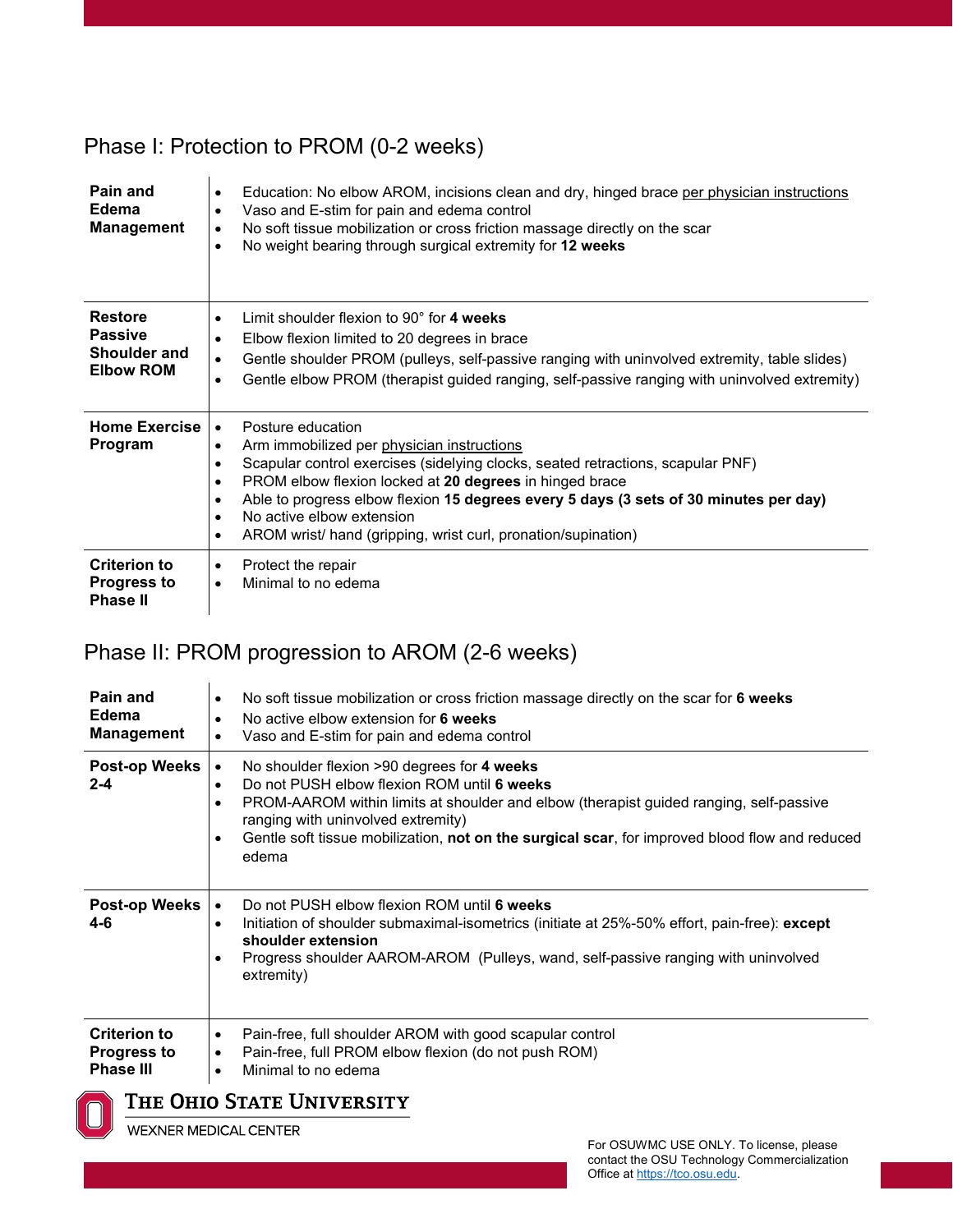# Phase III: Initiation of Elbow AROM and Strength (6-12 weeks)

| Introduction to<br><b>AROM</b>                               | No pain or reactive edema with initiation of active elbow extension<br>$\bullet$<br>Avoid resisted elbow extension and shoulder extensions/rows for 12 weeks<br>$\bullet$                                                                                                                                                                                                                                                                                                                                                                                                                                                                                                  |
|--------------------------------------------------------------|----------------------------------------------------------------------------------------------------------------------------------------------------------------------------------------------------------------------------------------------------------------------------------------------------------------------------------------------------------------------------------------------------------------------------------------------------------------------------------------------------------------------------------------------------------------------------------------------------------------------------------------------------------------------------|
| <b>Post-op Weeks</b><br>$6 - 8$                              | Continue progressing AROM of shoulder, gaining muscle endurance with high reps, low<br>$\bullet$<br>resistance<br>Initiate active, concentric elbow extension (no resistance) in pain-free range<br>$\bullet$<br>NO eccentric triceps activity (use uninvolved extremity to aid in eccentric phase of triceps<br>$\bullet$<br>activity)<br>Isotonic IR and ER light resistance resisted movement (at neutral)<br>$\bullet$<br>Supine ABC & SA punches with high reps, low resistance<br>$\bullet$<br>Gentle soft tissue mobilization (light scar massage of hypomobile)<br>$\bullet$                                                                                       |
| <b>Post-op Weeks</b><br>$8 - 12$                             | Initiate prone scapular series at week 8<br>$\bullet$<br>Initiate light, sub-maximal triceps isometrics (25%-50% effort, pain-free) at week 8<br>$\bullet$<br>Allow for eccentric triceps activity, pain-free (no resistance)<br>$\bullet$<br>Gradual progression of biceps strengthening<br>$\bullet$<br>Resisted IR and ER at 30° ABD progressing to 90° abduction<br>$\bullet$<br>Resisted SA punch & bear hugs, standing<br>$\bullet$<br>Rhythmic stabilization for shoulder (supine progressing to various positions)<br>$\bullet$<br>No pressing activity or resisted triceps isotonics (tricep kickbacks, bench press, overhead<br>$\bullet$<br>press) for 12 weeks |
| <b>Return to</b><br><b>Activity After</b><br>Week 10         | Stationary bike and light jogging                                                                                                                                                                                                                                                                                                                                                                                                                                                                                                                                                                                                                                          |
| <b>Criterion to</b><br><b>Progress to</b><br><b>Phase IV</b> | Pain-free, full AROM of shoulder and elbow<br>$\bullet$<br>5/5 MMT for shoulder /rotator cuff strength<br>$\bullet$<br>5/5 MMT for scapulothoracic musculature<br>$\bullet$                                                                                                                                                                                                                                                                                                                                                                                                                                                                                                |

### Phase IV: Return to Sport/Recreational Activity (weeks 12-16)

• Goal: Return to sport at 5-6 months at earliest

| <b>Goals</b>  | Maintain full, non-painful AROM<br>Progress isotonic strength of the triceps (including eccentrics) and surrounding musculature<br>Introduce light pressing activity (pushups progression, bench press, overhead press)<br>Return to sports progression: throwing/ swimming/lifting<br>Analysis of sports specific movements                                                                                                                                                                                                                                                                                              |
|---------------|---------------------------------------------------------------------------------------------------------------------------------------------------------------------------------------------------------------------------------------------------------------------------------------------------------------------------------------------------------------------------------------------------------------------------------------------------------------------------------------------------------------------------------------------------------------------------------------------------------------------------|
| Exercises 12+ | Progress triceps strengthening (concentric) with light resistance<br>CKC UE weight bearing (start with 25% weight bearing, wide hand position, 0-10 degrees of<br>elbow flexion to limit stress on triceps): wall weight shifts, quadruped rocking at week 12<br>Gentle, short duration UBE (2-3 minutes initially, progressing as pain allows)<br>Introduce pushup progression (limiting amount of elbow flexion to 45 degrees initially) at week<br>14<br>Initiate plyometric training below shoulder height with progressing to overhead: begin with both<br>$\bullet$<br>arms and progress to a single arm (16 weeks) |
|               | Tue Ouio Ctate Haiivedcity                                                                                                                                                                                                                                                                                                                                                                                                                                                                                                                                                                                                |

#### THE OHIO STATE UNIVERSITY